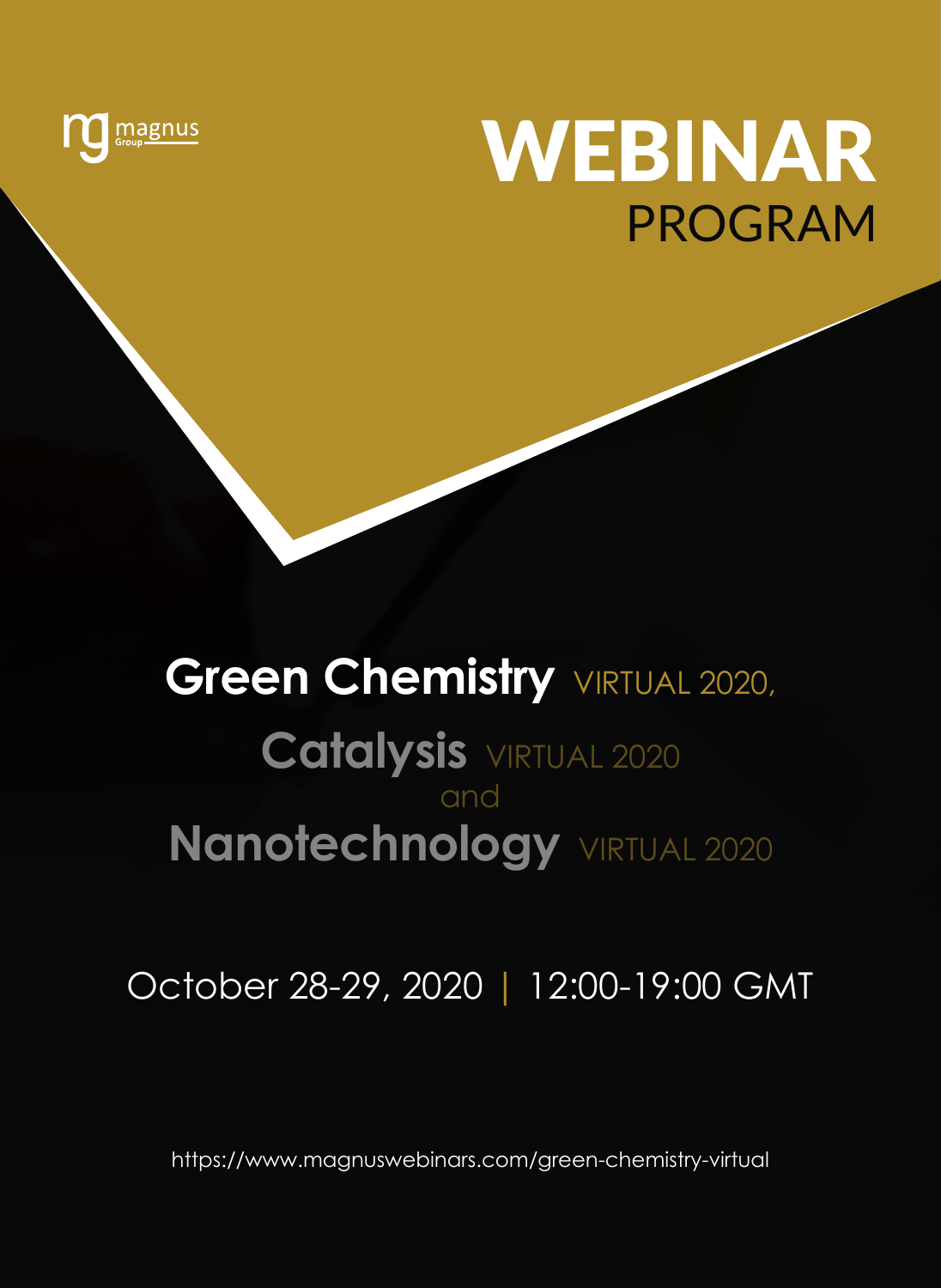| ш                    |                              | <b>October 28, 2020</b>              | 12:00-19:00 GMT                                                                                                                                                              | Day 01 |
|----------------------|------------------------------|--------------------------------------|------------------------------------------------------------------------------------------------------------------------------------------------------------------------------|--------|
| 12:00-12:10          |                              | Introduction                         |                                                                                                                                                                              |        |
| Ш                    |                              |                                      | Sessions on: Green Chemistry and Renewable Energy                                                                                                                            |        |
|                      |                              | <b>Keynote Presentations</b>         |                                                                                                                                                                              |        |
| Webinar<br>Time Zone | <b>Speakers</b><br>Time Zone |                                      |                                                                                                                                                                              |        |
| 12:10-12:50          | 13:10-13:50                  | end, but the beginning               | Title: The ECONYL® regeneration system: When waste is not the                                                                                                                |        |
|                      |                              | Giulio Bonazzi, Aquafil S.p.A, Italy |                                                                                                                                                                              |        |
| 12:50-13:30          | 18:20-19:00                  |                                      | Title: Removal of Phenol from wastewater in fixed-bed column<br>using low-cost natural bio-adsorbent neem leaves                                                             |        |
|                      |                              |                                      | Ashanendu Mandal, University of Calcutta, India                                                                                                                              |        |
|                      |                              | <b>Oral Presentations</b>            |                                                                                                                                                                              |        |
| 13:30-13:50          | 23:30-23:50                  |                                      | Title: CalAlSil™ zeolite geopolymers - Green nanotechnology<br>that replace Carbon and energy intensive materials                                                            |        |
|                      |                              |                                      | Leon Burgess-Dean, CalAISilTM, Australia                                                                                                                                     |        |
| 13:50-14:10          | 21:50-22:10                  |                                      | Title: Progress in active Iridium (III) complexes: Synthesis,<br>characterization, photo-and-electrochemical properties by<br>using 1,3,4-oxadiazole cyclometallating ligand |        |
|                      |                              |                                      | <b>Mansoor Akhtar, Northeast Normal University, P.R.China</b>                                                                                                                |        |
| 14:10-14:30          | 23:10-23:30                  | Hydrogen                             | Title: Green Ammonia synthesis using renewable energy-derived                                                                                                                |        |
|                      |                              | Japan                                | Rahat Javaid, Fukushima Renewable Energy Institute, AIST,                                                                                                                    |        |
| 14:30-14:50          | 23:30-23:50                  |                                      | Title: Quantum chemical insight into catalyst durability                                                                                                                     |        |
|                      |                              | Ai Suzuki, Tohoku University, Japan  |                                                                                                                                                                              |        |
| 14:50-15:10          | 11:50-12:10                  |                                      | Title: Sewage sludge: Renewable and sustainable energy as an<br>environmental alternative in the form of briquettes or pellets                                               |        |
|                      |                              |                                      | Ricardo Sonsim de Oliveira, Federal Institute of Parana, Brazil                                                                                                              |        |
| 15:10-15:30          | 16:10-16:30                  | natural gas by Nylon 6-6             | Title: Contribution to the study on sulfur removal from Algerian                                                                                                             |        |
|                      |                              | Mostaganem, Algeria                  | Hammou Abdel Illah, University Abdelhamid Ibn Badis of                                                                                                                       |        |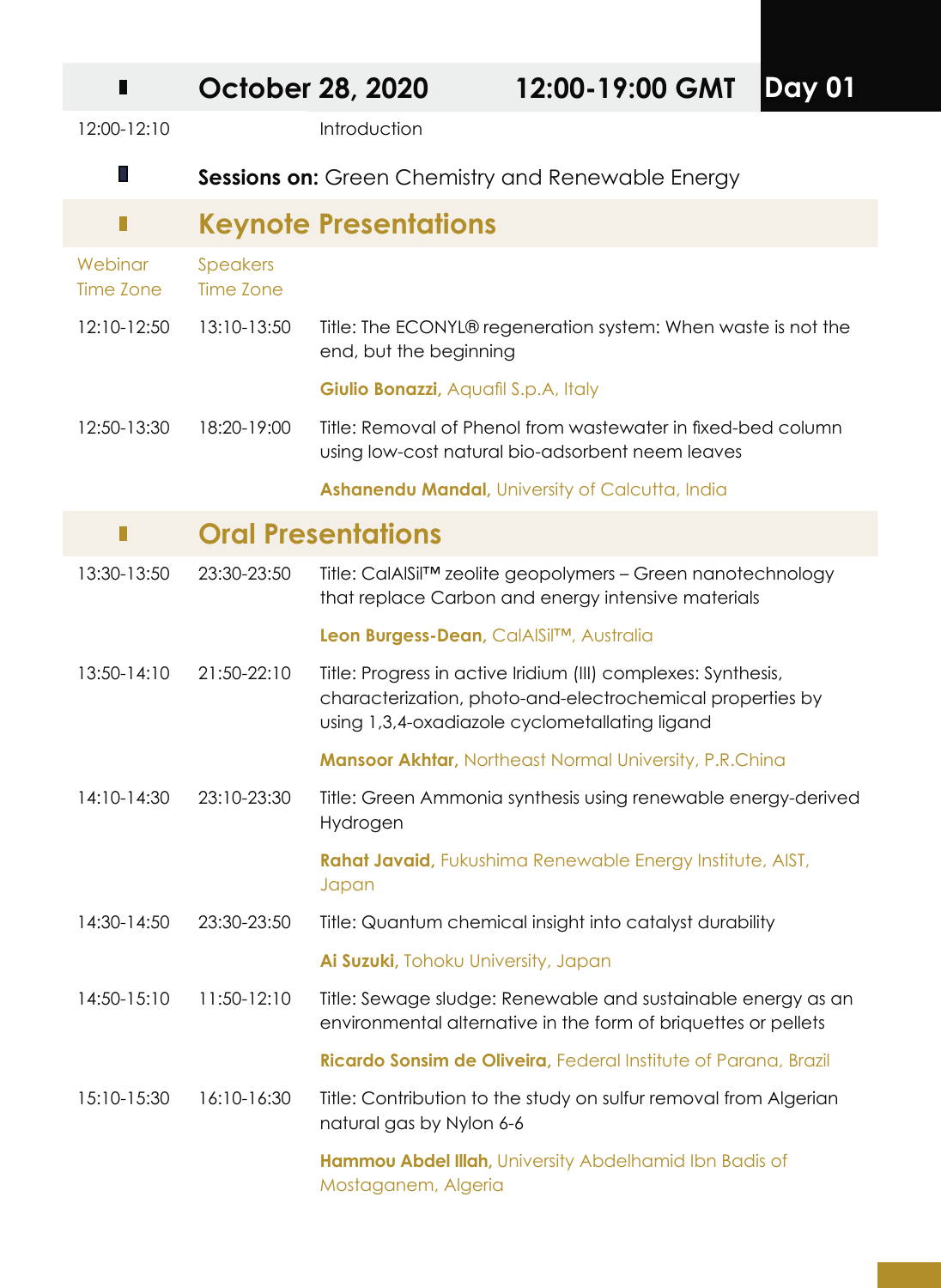| 15:30-15:50 | 21:00-21:20 | Title: Treatment of arsenic and fluoride bearing water through<br>electrocoagulation and sludge utilization                                                             |
|-------------|-------------|-------------------------------------------------------------------------------------------------------------------------------------------------------------------------|
|             |             | Lokendra Singh Thakur, Ujjain Engineering College, India                                                                                                                |
| 15:50-16:10 | 20:50-21:10 | Title: Synthesis, characterization and biological evaluation of<br>novel Schiff base ligand derived from 3-hydroxy-benzaldehyde<br>and and its divalent metal complexes |
|             |             | <b>Noreen Mazhar, University of the Punjab, Pakistan</b>                                                                                                                |
| 16:10-16:30 | 21:40-22:00 | Title: Role of $\pi$ - $\pi$ interaction for hazardous metal waste<br>management                                                                                        |
|             |             | <b>Deepak Pant, Professor in Chemistry, Central University of</b><br>Haryana, India                                                                                     |
| П           |             | <b>Poster Presentations</b>                                                                                                                                             |
| 16:30-16:40 | 18:30-18:40 | Title: Valuation of poultry litter by applying an enzyme product.<br>A new technology with energy & environmental purposes                                              |
|             |             | <b>Gretel Burguet Fernandez, University of Oviedo, Spain</b>                                                                                                            |
| Ш           |             | <b>Sessions on:</b> Catalysis and Chemical Engineering                                                                                                                  |
| П           |             | <b>Keynote Presentations</b>                                                                                                                                            |
| 16:40-17:20 | 10:40-11:20 | Title: Immobilized TiO2-reduced graphene oxide<br>nanocomposites on optical fibers for photocatalysis<br>degradation and a novel photocatalytic reactor                 |
|             |             | Huiyao Wang, New Mexico State University, USA                                                                                                                           |
|             |             | <b>Oral Presentations</b>                                                                                                                                               |
| 17:20-17:40 | 22:50-23:10 | Title: Analyzing and compensating for lithium-Ion battery aging<br>phenomena in electric vehicle batteries                                                              |
|             |             | <b>Bedatri Moulik, Amity University, India</b>                                                                                                                          |
| 17:40-18:00 | 21:40-22:00 | Title: Innovative Magnetron Sputtering Device for the Synthesis<br>of Highly Efficient Catalytic Materials                                                              |
|             |             | <b>Zaur Berishvili, LEPL Institute OPTICA, Georgia</b>                                                                                                                  |
| П           |             | <b>Poster Presentations</b>                                                                                                                                             |
| 18:00-18:10 | 22:00-22:10 | Title: Compositions on the basis of modified phenol-<br>formaldehyde oligomers                                                                                          |
|             |             | Tamilla Naibova, Azerbaijan State University of Oil and Industry,<br>Azerbaijan                                                                                         |
| 18:10-18:20 | 20:10-20:20 | Title: Selective catalytic oxidation of ammonia to dinitrogen<br>over hydrotalcite-like derived multicomponent oxide systems                                            |
|             |             | Sylwia Gorecka, Technical University of Ostrava, Czech Republic                                                                                                         |

### **END OF DAY 1**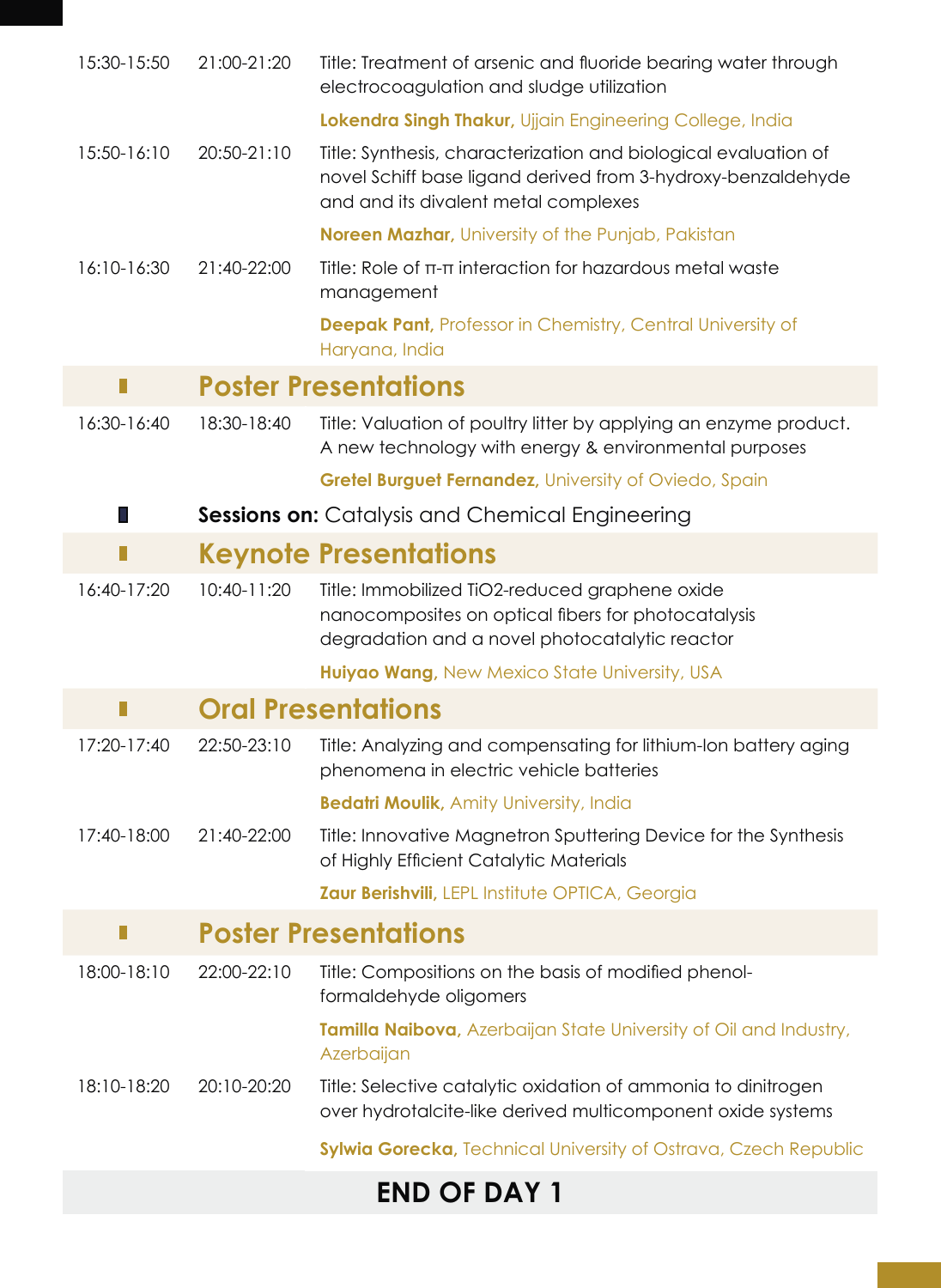| Ш                           |                       | <b>October 29, 2020</b>                                                | 12:00-19:00 GMT                                                                                                                  | <b>Day 02</b> |
|-----------------------------|-----------------------|------------------------------------------------------------------------|----------------------------------------------------------------------------------------------------------------------------------|---------------|
| П                           |                       | <b>Sessions on: Nanotechnology</b>                                     |                                                                                                                                  |               |
| Н                           |                       | <b>Keynote Presentations</b>                                           |                                                                                                                                  |               |
| Webinar<br><b>Time Zone</b> | Speakers<br>Time Zone |                                                                        |                                                                                                                                  |               |
| 12:00-12:40                 | 14:00-14:40           | pulsed laser irradiation process                                       | Title: Role of solvent in composite particles formation during                                                                   |               |
|                             |                       |                                                                        | Zaneta Swiatkowska Warkocka, IFJ PAN, Poland                                                                                     |               |
| 12:40-13:20                 | 08:40-19:20           |                                                                        | Title: Plant extracts based nanoparticles, potential<br>nanomedicine in fight against COVID-19                                   |               |
|                             |                       |                                                                        | R.C Jagessar, University of Guyana, South America                                                                                |               |
| 13:20-14:00                 | 09:20-10:00           | Title: Hello implantable nanosensors: Goodbye old-fashion<br>hospitals |                                                                                                                                  |               |
|                             |                       | Engineering, USA                                                       | <b>Thomas J Webster, Northeastern University College of</b>                                                                      |               |
| Н                           | <b>Plenary Talk</b>   |                                                                        |                                                                                                                                  |               |
| 14:00-14:20                 | 19:30-19:50           |                                                                        | Title: Application of nanomaterials as spacecraft shields                                                                        |               |
|                             |                       |                                                                        | <b>Mubarak Ali M, TKM College of Engineering, India</b>                                                                          |               |
| 14:20-14:40                 | 19:50-20:10           | science from natural products                                          | Title: Cellulose based nanomaterials: The future of material                                                                     |               |
|                             |                       |                                                                        | <b>Ginil Mon, Nesamony Memorial Christian College, India</b>                                                                     |               |
| ш                           |                       | <b>Oral Presentations</b>                                              |                                                                                                                                  |               |
| 14:40-15:00                 | 10:40-11:00           | zinc nanoparticles                                                     | Title: Antimicrobial activity of the Ethanolic and aqueous extract<br>of Vicia faba L. (Fabaceae) in the absence and presence of |               |
|                             |                       |                                                                        | R.C Jagessar, University of Guyana, South America                                                                                |               |
| 15:00-15:20                 | 23:00-23:20           | photocatalytic application                                             | Title: Facile fabrication of $g - C_3 N_4$ nanomaterials for                                                                     |               |
|                             |                       |                                                                        | <b>Xiaoxing Fan, Liaoning University, China</b>                                                                                  |               |
| 15:20-15:40                 | 23:20-23:40           |                                                                        | Title: Role of Nanotechnology in COVID-19                                                                                        |               |
|                             |                       |                                                                        | Tooba Mahboob, UCSI University, Malaysia                                                                                         |               |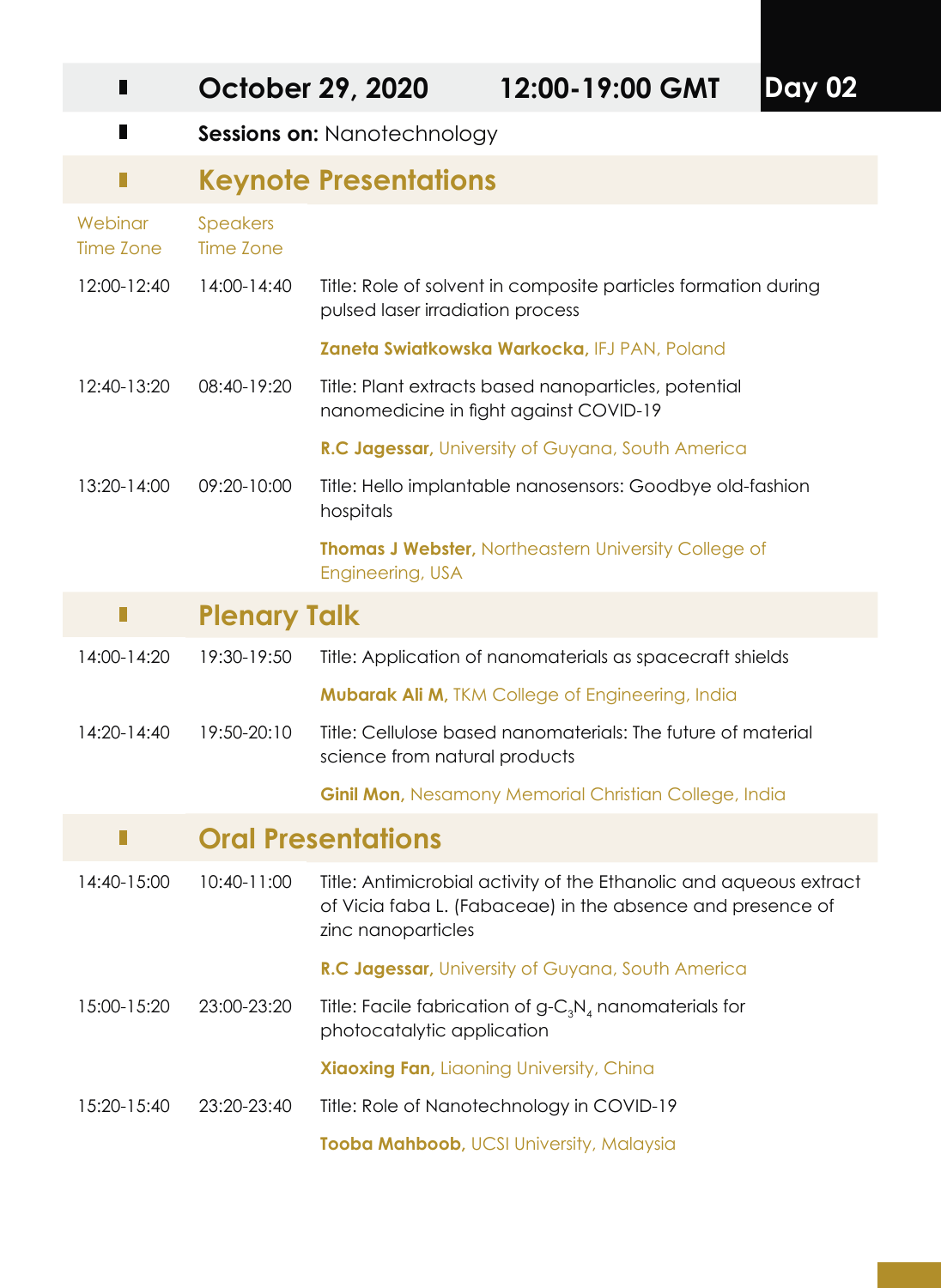| 15:40-16:00 | 23:40-00:00 | Title: Characterization and optimization of batch adsorption<br>study of pollutants parameters of POME using synthesized<br>adsorbent media                                                                              |
|-------------|-------------|--------------------------------------------------------------------------------------------------------------------------------------------------------------------------------------------------------------------------|
|             |             | Adeleke Abdulrahman Oyekanmi, Universiti Sains Malaysia,<br>Malaysia                                                                                                                                                     |
| 16:00-16:20 | 17:00-17:20 | Title: Effect of optical windows on the efficiency of CdS/MoS <sub>2</sub><br>solar cells                                                                                                                                |
|             |             | <b>Beddiaf Zaidi</b> , University of Batna, Algeria                                                                                                                                                                      |
| 16:20-16:40 | 21:50-22:10 | Title: Study of highly fluorescent Carbon quantum dots derived<br>from Swertia chirata                                                                                                                                   |
|             |             | Pranshu K Gupta, Banaras Hindu University, India                                                                                                                                                                         |
| 16:40-17:00 | 18:40-19:00 | Title: Materials Science and Engineering for nanoparticles                                                                                                                                                               |
|             |             | Weam Sidahmed Awadalla Sidahmed, University of Khartoum,<br>Sudan                                                                                                                                                        |
| 17:00-17:20 | 22:30-22:50 | Title: Preparation and characterization of Sulfasalazine loaded<br>polymeric nanoparticles by solvent evaporation and Salting out<br>techniques                                                                          |
|             |             | Abbaraju krishna sailaja, RBVRR Women's College of Pharmacy,<br>India                                                                                                                                                    |
| 17:20-17:40 | 22:50-23:10 | Title: Nano-hydrogels (Nanoparticles+Hydrogels, NPH) for<br>targeted drug delivery systems                                                                                                                               |
|             |             | Hitesh Chopra, Chitkara University, India                                                                                                                                                                                |
| 17:40-18:00 | 23:10-23:30 | Title: Unprecedented redox scavenging signature along<br>with antioxidant action of silver nanoparticle coupled<br>with andrographis paniculata (AP-AgNP) against carbon<br>tetrachloride (CCI) induced toxicity in mice |
|             |             | Soumendra Darbar, Jadavpur University, India                                                                                                                                                                             |
| 18:00-18:20 | 21:00-21:20 | Title: Reliability design of mechanical systems subjected to<br>repetitive stresses                                                                                                                                      |
|             |             | Seongwoo Woo, Addis Ababa Science & Technology University,<br><b>Ethiopia</b>                                                                                                                                            |
| 18:20-18:40 | 00:20-00:40 | Title: Differentiation of histological and cytological observation<br>of human term placenta                                                                                                                             |
|             |             | Ryan Zia Arslaan, Medical University Karaganda, Kazakhstan                                                                                                                                                               |
| 18:40-19:00 | 21:40-22:00 | Title: Smart polymeric coatings for corrosion protection in the oil<br>and gas industry                                                                                                                                  |
|             |             | Sehrish Habib, Qatar University, Qatar                                                                                                                                                                                   |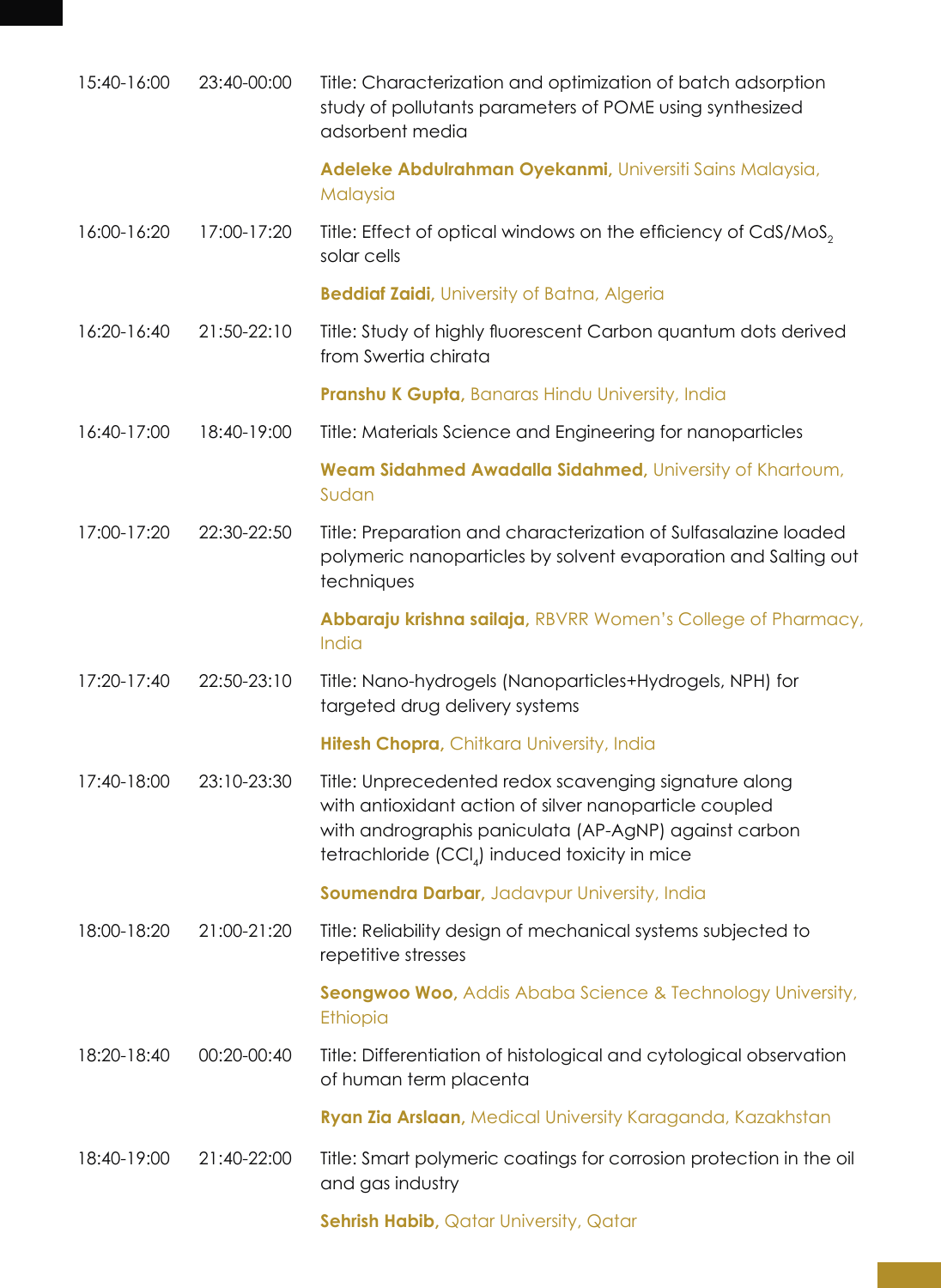|                 | <b>Poster Presentations</b> |                                                                                                                   |
|-----------------|-----------------------------|-------------------------------------------------------------------------------------------------------------------|
| 19:00-19:10     | 15:00-15:10                 | Title: Ceria infused nano silk fibre patch fabrication and<br>applications                                        |
|                 |                             | Ananya Bhatheja, University of Central Florida, USA                                                               |
| $19:10-19:20$   | 22:10-22:20                 | Title: Active force material                                                                                      |
|                 |                             | <b>Alexander Frolov, Independent Researcher, Russian Federation</b>                                               |
| $19:20 - 19:30$ | $22:20-22:30$               | Title: Producing nanomaterials by jet grinding with acoustic<br>process control                                   |
|                 |                             | <b>Pryadko Nataliya</b> , Institute of Techchnical Mehanics of National<br>Academy of Science of Ukraine, Ukraine |
| $19:30-19:40$   | 00:00-00:10                 | Title: Adsorbtion of Hg and As by $Fe_{3}O_{4}$ /BTC nanostructures from<br>industrial wastewater                 |
|                 |                             | <b>Reza Alizadeh</b> , Hazrat E Masoumeh University, Qom-Iran                                                     |
| 19:40-19:50     | 22:40-22:50                 | Title: Electrophysical methods for generating nanoparticles                                                       |
|                 |                             | <b>Volodymyr Chumakov, Kharkiv National Univetrsity of</b><br>Radioelectronics, Ukraine                           |
|                 |                             |                                                                                                                   |

## **Closing Ceremony**